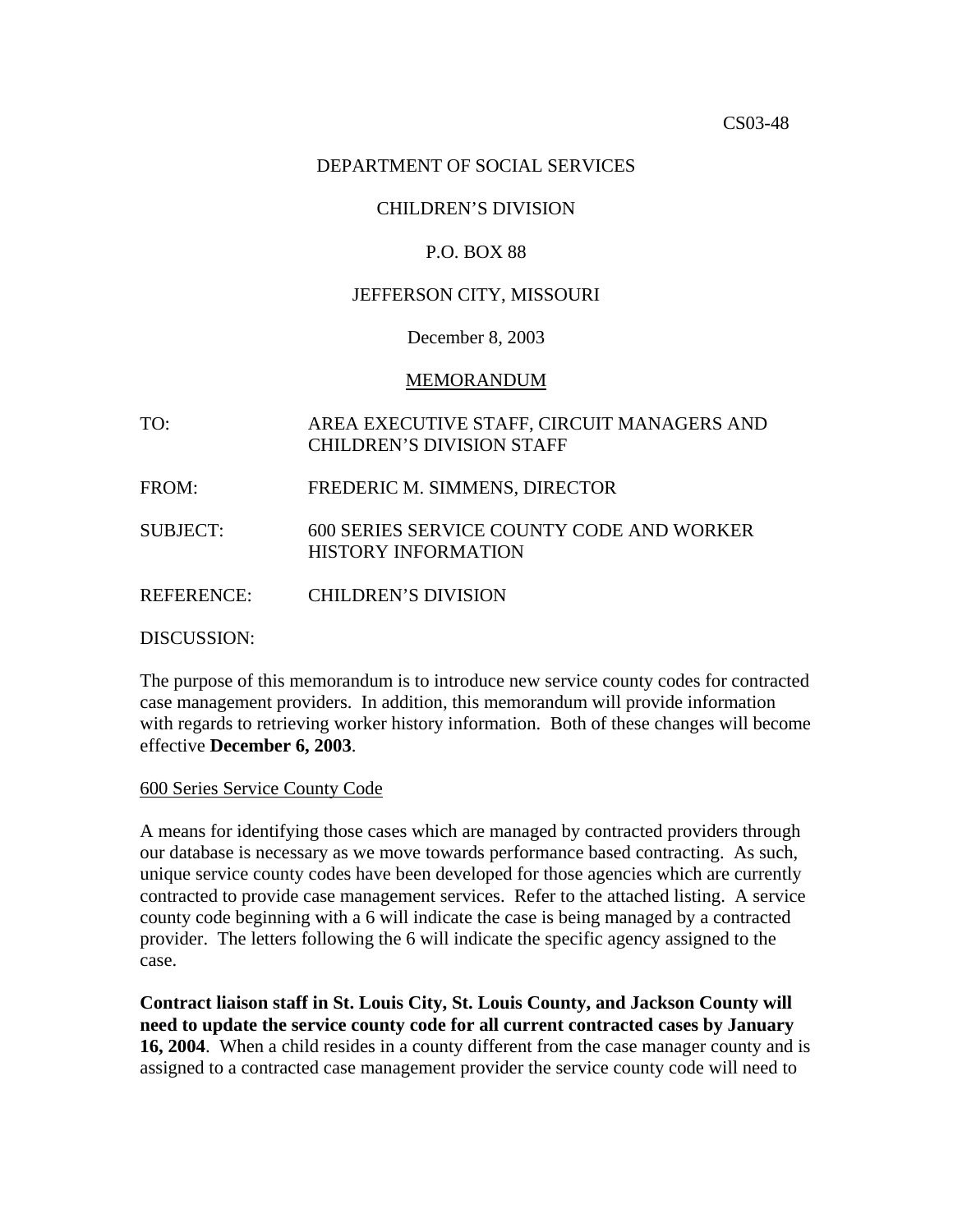reflect the code assigned to the contracted case management agency. The residence county code will need to reflect the county FIPS code where the child physically resides.

## Worker History Information

Previously, our database could only identify which worker was currently managing a case. As cases move from Division staff to contracted providers and vice versa we require a way for tracking such. Worker history detail will allow us to do so.

# Alternative Care Tracking System:

Four new fields have been added to ACTS. They are: case manager begin date (Field 103a), case manager county begin date (Field 11a), service worker begin date (Field 105a), and service county begin date (Field 12a). These fields will remain blank until they are updated. **Workers will need to update this information on the SS-61s as they are updating other information. The information can be backdated to reflect the actual begin date for the current workers and county information. Contract liaison staff in St. Louis City, St. Louis County, and Jackson County will need to update this information on the SS-61s for all current contracted cases by January 16, 2004.**

When a history of worker information is needed on an ACTS case, ZSWI can be accessed from ZCCC using the PFKey 5. The worker history information will begin with the worker and county code information which is first entered in the new fields.

# Family Centered Services Database:

Four new fields have been added to the FCS case report. They are: case manager begin date (Field 4a), case manager county begin date (Field 5a), service worker begin date (Field 6a), and service county begin date (Field 7a). These fields will remain blank until they are updated. **Workers will need to update this information on the SS-63s as they are updating other information. The information can be backdated to reflect the actual begin date for the current workers and county information. Contract liaison staff in St. Louis City, St. Louis County, and Jackson County will need to update this information on the SS-63s for all current contracted cases by January 16, 2004.**

When a history of worker information is needed on a FCS case, KSWI can be accessed from KDCN and KCAS using the PFKey 5. The worker history information will begin with the worker and county code information which is first entered in the new fields.

### Corrected Worker History Information

When worker and county information is missed or entered incorrectly in the new fields it can be corrected by the Children's Services Payment Unit. The number for this unit is 573-751-8944.

### Attachment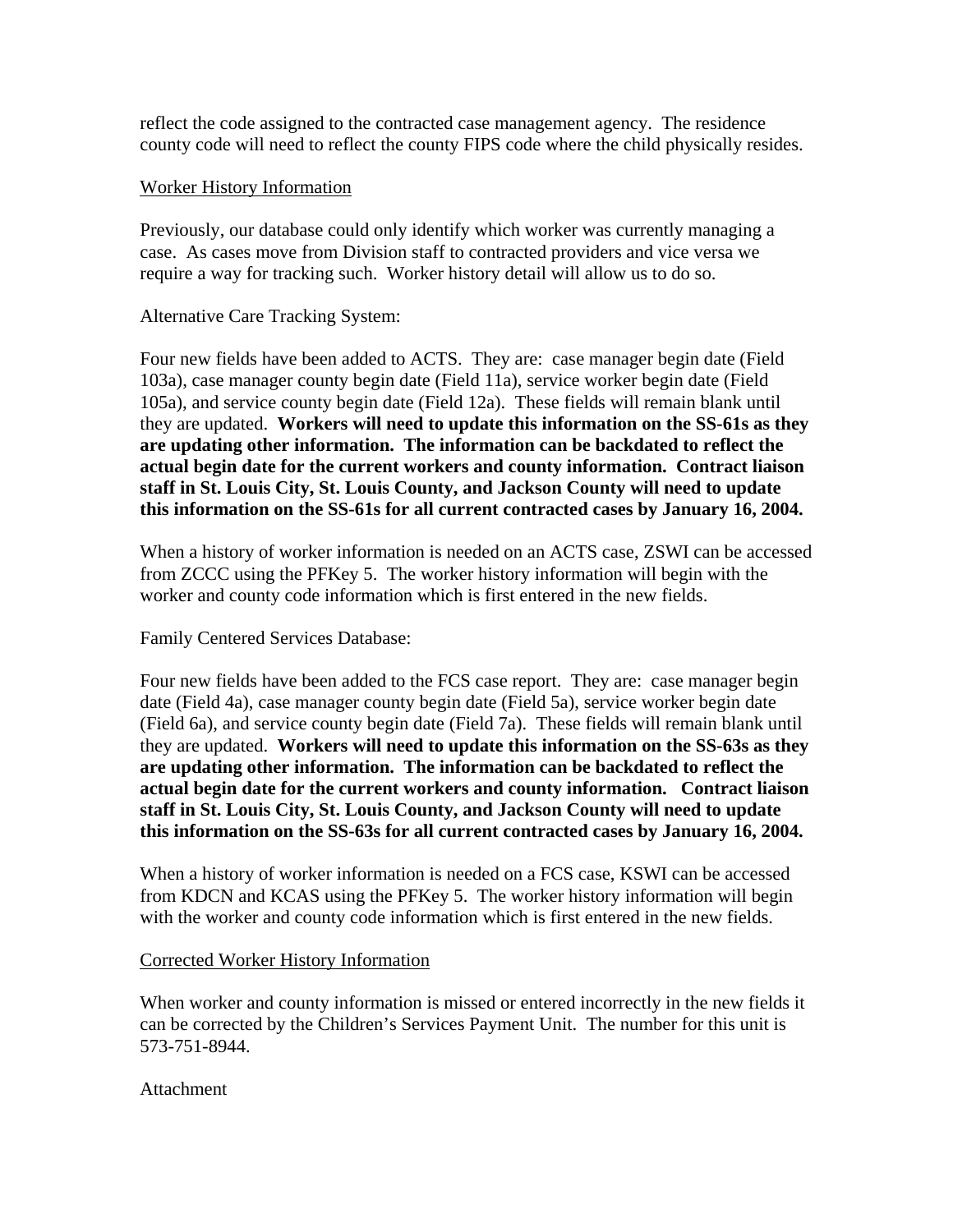### NECESSARY ACTION:

- 1. Review this memorandum with all Children's Division Staff.
- 2. Contract liaison staff in St. Louis City, St. Louis County, and Jackson County will need to update the service county code for all contracted cases by January 16, 2004.
- 3. Workers will need to enter the requested information in Field 11a, 12a, 103a, and 105a on the SS-61 as they are updating other information. Contract liaison staff will need to enter this information for all contracted cases by January 16, 2004.
- 4. Workers will need to enter the requested information in Field 4a, 5a, 6a, and 7a on the SS-63 as they are updating other information. Contract liaison staff will need to enter this information for all contracted cases by January 16, 2004.
- 5. All questions should be cleared through normal supervisory channels.

# FMS/LH

| <b>Case Mngt. Agency</b>                               | <b>Address</b>                              | <b>County FIPS Code</b> |
|--------------------------------------------------------|---------------------------------------------|-------------------------|
| <b>Family Resource Center</b>                          | 3309 Kingshighway<br>St. Louis, MO          | 6AA                     |
| <b>Faith House</b>                                     | 5355 Page<br>St. Louis, MO                  | 6AB                     |
| <b>Crittenton Behavioral</b><br>Health                 | 10918 Elm Avenue<br>Kansas City, MO         | 6AC                     |
| Bringing Families Together 7151 N. Lindbergh           | Hazelwood, MO                               | 6AD                     |
| Catholic Charities of<br>Kansas City-St. Joseph        | 1112 Broadway<br>Kansas City, MO            | 6AE                     |
| Missouri Baptist Children's<br>Home                    | 11300 St. Charles Rock Rd.<br>Bridgeton, MO | 6AF                     |
| The Salvation Army<br><b>Hope Center</b>               | 3740 Marine Avenue<br>St. Louis, MO         | 6AG                     |
| <b>Urban Behavioral</b><br><b>HealthCare Institute</b> | 1104 S. Jefferson<br>St. Louis, MO          | 6AH                     |
| <b>Catholic Services for</b>                           | 4140 Lindell Blyd.                          | 6AI                     |